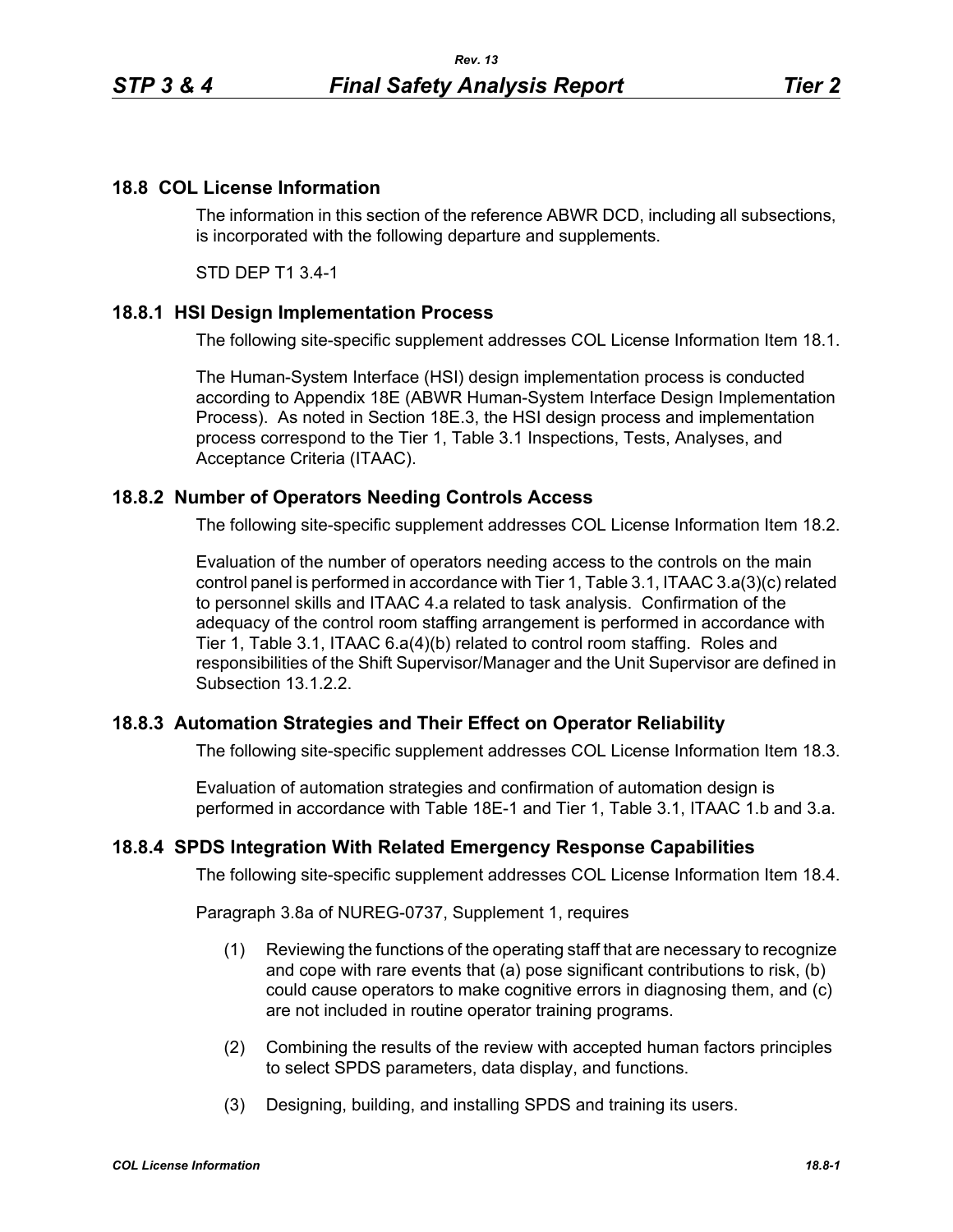Reviewing the functions of the operating staff considers insights from probabilistic risk assessment and human reliability analysis and is performed in accordance with Tier 1, Table 3.1, ITAAC 4 related to task analyses. Selection of safety parameter display system (SPDS) parameters, data display, and functions, including incorporation of the SPDS function as part of the plant status summary information on the large display panel (Subsection 18.4.2.1, Item 14), is performed in accordance with Tier 1, Table 3.1, ITAAC 5 related to HSI design. SPDS training is an integral part of control room operator training and identification of training needs is performed in accordance with Tier 1, Table 3.1, ITAAC 1.b(3) related to training.

# **18.8.5 Standard Design Features Design Validation**

The following site-specific supplement addresses COL License Information Item 18.5.

Validation of the main control room standard design features is performed in accordance with Tier 1, Table 3.1, ITAAC 6.

# **18.8.6 Remote Shutdown System Design Evaluation**

The following site-specific supplement addresses COL License Information Item 18.6.

Evaluation of reliability, and confirmation of design adequacy, of the Remote Shutdown System is performed in accordance with Tier 1, Table 3.1, ITAAC 5.a(2) related to HSI design, ITAAC 1.b(3) related to training, ITAAC 6.a(2)(a) related to validating equipment hardware and software-driven functions, and ITAAC 6.a(6) related to performance measures.

# **18.8.7 Local Valve Position Indication**

The following site-specific supplement addresses COL License Information Item 18.7.

Valve position indication (VPI) requirements, including monitoring that satisfies Regulatory Guide 1.47, are met as discussed in Subsection 1A.2.18 and Subsection 7.1.2. The following valves, for which evaluations indicate that local VPI is needed, are required to have a positive, mechanical indication of the valve's overall position which can be determined by direct observation at the valve without instruments or power:

- (1) All power-operated valves,
- (2) All large manual valves (i.e., 5 cm or larger),
- (3) Small manual valves (i.e., less than 5 cm) which are important to safe plant operations.

Local VPI requirement evaluation records shall be placed in the HFE Issue Tracking System. The local VPI requirements are imposed at a project-level and a componentlevel. A project-level design manual imposes requirements for standard HSI practice and NUREG-0700 compliance from system designers and specifiers of local control stations involving local VPI. Valve manufacturers are required to certify that valves meet valve procurement specifications, including compliance with local VPI requirements.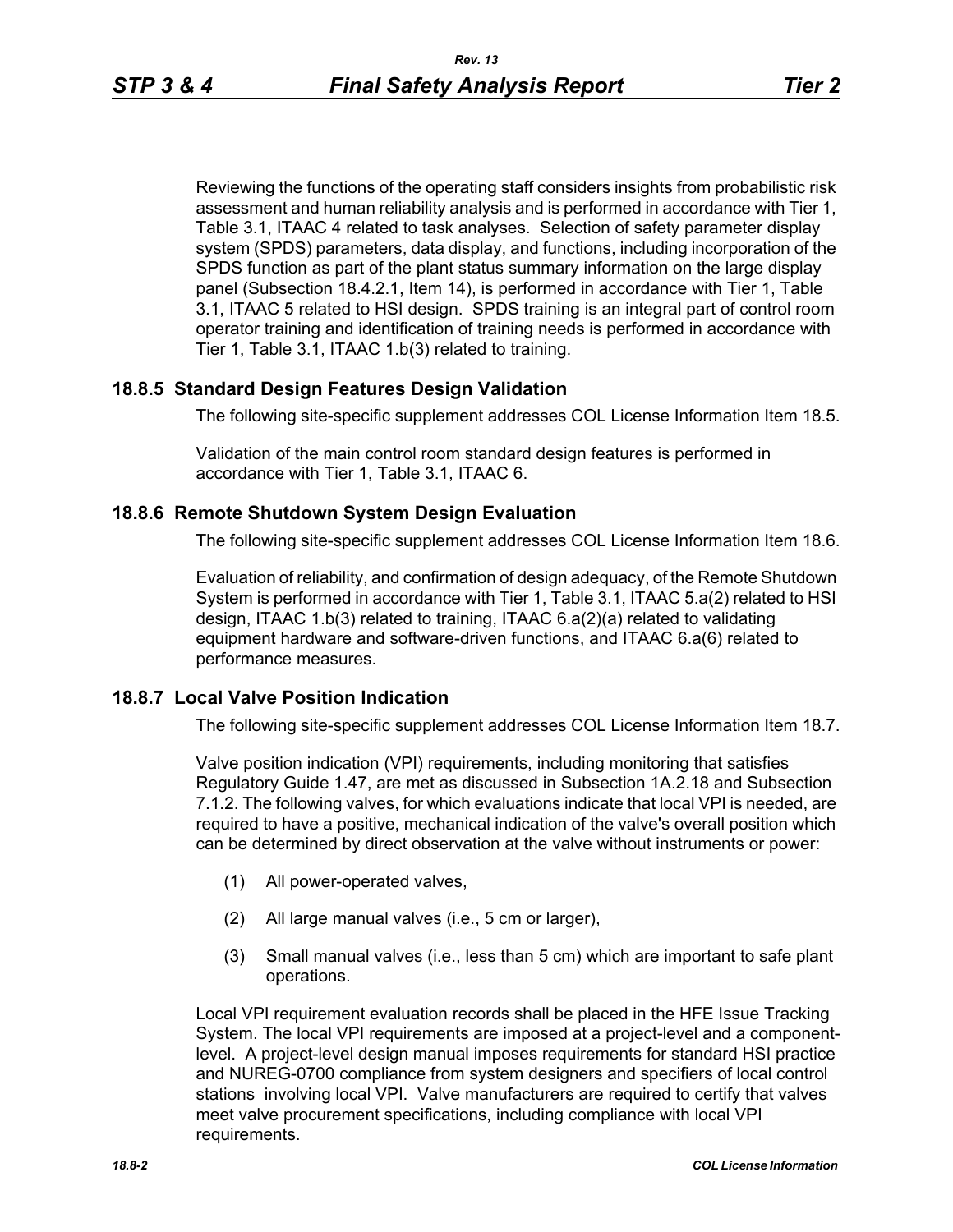### **18.8.8 Operator Training**

The following site-specific supplement addresses COL License Information Item 18.8.

An operator training program that meets the requirements of 10 CFR 50 is addressed in Section 13.2. Identification of personnel training needs is performed in accordance with Tier 1, Table 3.1, ITAAC 1.b(3) related to training.

#### **18.8.9 Safety System Status Monitoring**

The following site-specific supplement addresses COL License Information Item 18.9.

The human factors aspects of TMI Item I.D.3 are addressed by the detailed design implementation process that is performed in accordance with Tier 1, Table 3.1 ITAAC. The design meets RG 1.47 (Bypassed and Inoperable Status Indication for Nuclear Power Plant Safety Systems) recommendations as described in Subsections 1A.2.18 and 7.1.2.10.2.

# **18.8.10 PGCS Malfunction**

STD DEP T1 3.4-1

*As part of the verification and validation effort, the COL applicant shall consider malfunctions of the Power Generation Control function of the process computer system* Plant Computer Functions *(Subsection 18.4.2.6.1).*

The following site-specific supplement addresses COL License Information Item 18.10.

Malfunctions of the Power Generation Control function are evaluated using dynamic task performance testing. The evaluation is performed in accordance with Tier 1, Table 3.1, ITAAC 6.a(5) related to operational conditions and upsets, and ITAAC 6.a(6) related to performance measures.

#### **18.8.11 Local Control Stations**

The following site-specific supplement addresses COL License Information Item 18.11.

Evaluation of operations at local control stations critical to plant safety is performed in accordance with Tier 1, Table 3.1, ITAAC 2.a(3) related to critical functions, ITAAC 4.a(3) related to critical tasks, and ITAAC 6.a(4)(a) related to function and task achievement.

#### **18.8.12 As-Built Evaluation of MCR and RSS**

The following site-specific supplement addresses COL License Information Item 18.12.

The as-built configurations of the main control room (MCR) and the remote shutdown system (RSS) are verified for conformance with the validated configurations. The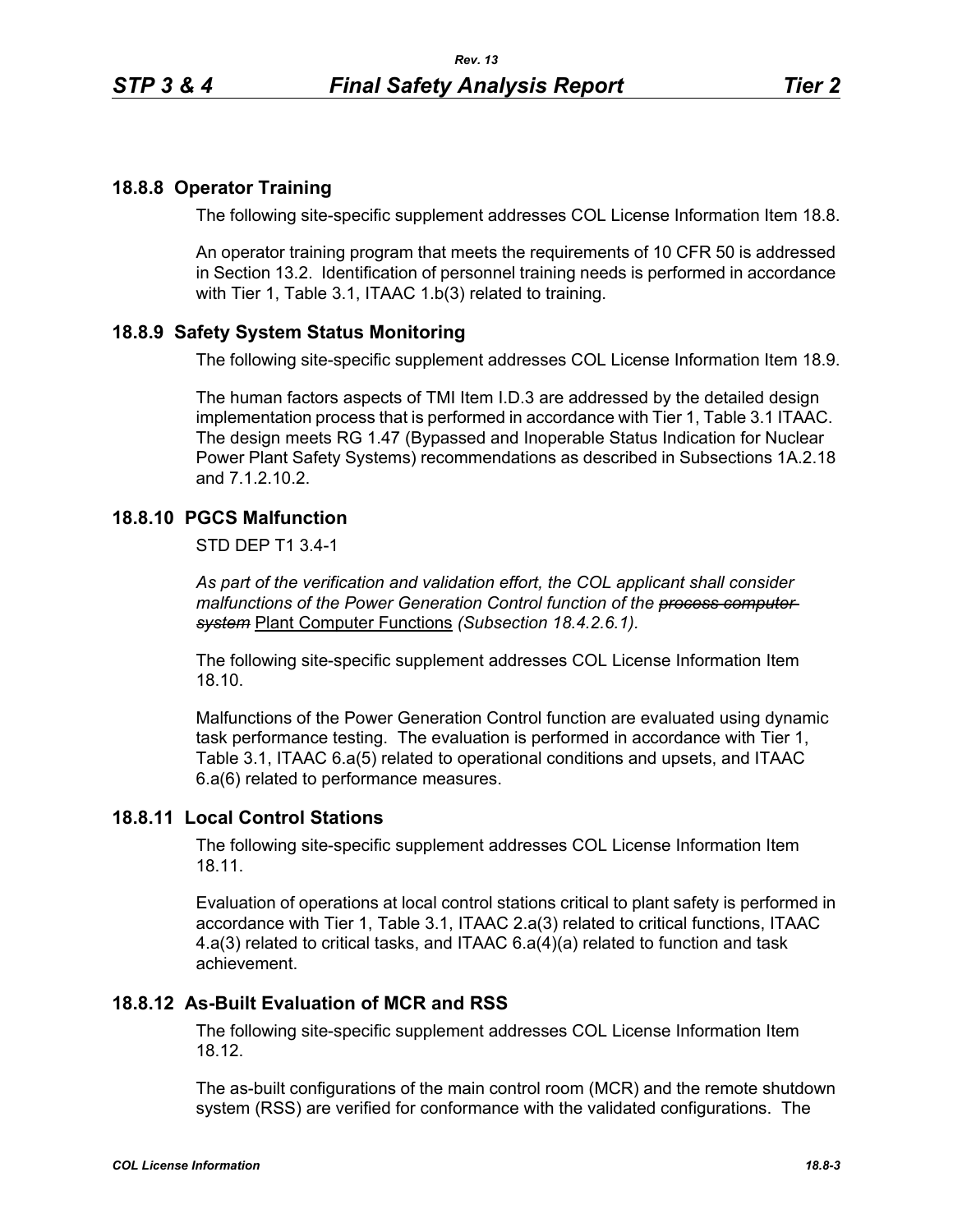verification is performed in accordance with Tier 1, Table 3.1, ITAAC 7, and the results are documented in a report.

### **18.8.13 Accident Monitoring Instrumentation**

The following site-specific supplement addresses COL License Information Item 18.13.

Accident monitoring instrumentation requirements, including TMI Item II.F.1 and the recommendations of Regulatory Guide 1.97, are met as discussed in Subsection 1A.2.17 and Section 7.5. TMI Item II.F.1 in NUREG-0737 (Clarification of TMI Action Plan Requirements, November 1980) concerns the potential for increased operator error due to adding accident monitoring displays and controls in the control rooms of existing plants. Accident monitoring instrumentation is part of the integrated HSI that is human factor engineered according to the HSI design implementation process described in Appendix 18E. The process considers (a) the use of accident monitoring information by an operator during both normal and abnormal plant conditions, (b) integration into emergency procedures, (c) integration into operator training, and (d) other alarms during emergency and need for prioritization of alarms.

# **18.8.14 In-Core Cooling Instrumentation**

The following site-specific supplement addresses COL License Information Item 18.14.

The standard ABWR design has reactor pressure vessel (RPV) level instrumentation that provides adequate detection and indication of in-core cooling as required by this TMI item (Ref: NUREG-1503, Subsection 20.5.30). In-core cooling instrumentation requirements, including TMI Item II.F.2 and the recommendations of Regulatory Guide 1.97, are met as discussed in Subsection 1A.2.16 and Section 7.5.

In-core cooling instrumentation is part of the integrated HSI that is human factor engineered according to the HSI design implementation process described in Appendix 18E. The process considers the types and locations of displays and alarms. It also considers (a) the use of in-core cooling information by an operator during both normal and abnormal plant conditions, (b) integration into emergency procedures, (c) integration into operator training, and (d) other alarms during emergency and need for prioritization of alarms.

# **18.8.15 Performance of Critical Tasks**

#### STD DEP T1 3.4-1

*The COL applicant shall evaluate the adequacy of the HSI with respect to providing the controls, displays and alarms necessary for timely performance of critical tasks. Critical tasks shall include, as a minimum, those operator actions which have significant impact on the PRA results, as presented in Section 19D.7, and the operator actions to isolate the reactor and inject water for the postulated event scenarios of a commonmode failure of the Safety System Logic and Control System and/or the Essential Multiplexing System* Communication Function *concurrent with the design basis main*